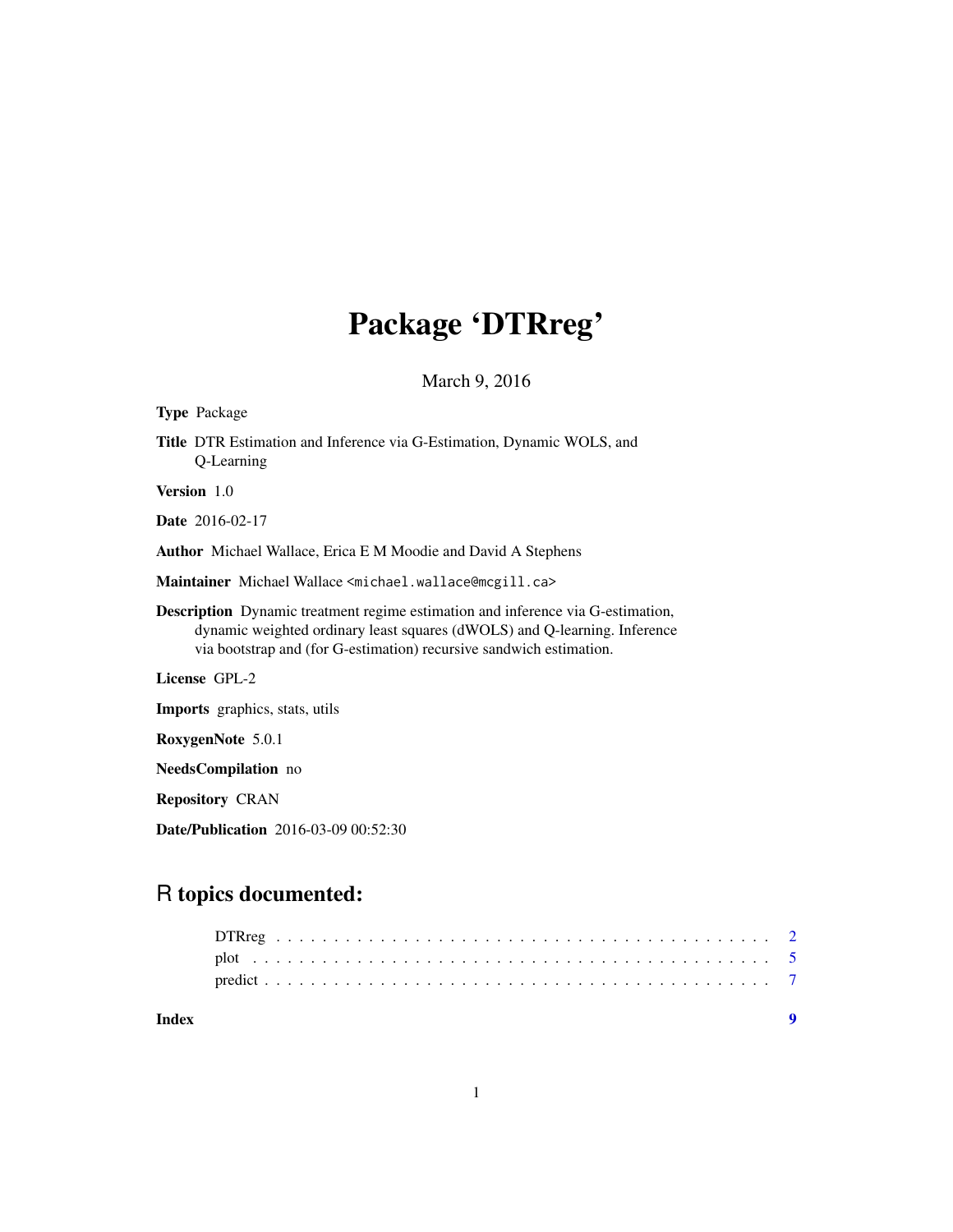<span id="page-1-0"></span>DTRreg *DTR Estimation and Inference via G-estimation, Dynamic WOLS, and Q-Learning*

# Description

Dynamic treatment regimen estimation and inference via G-estimation and dynamic WOLS. Estimation of blip model parameters for multi-stage data.

# Usage

```
DTRreg(outcome, blip.mod, treat.mod, tf.mod, data = NULL,
        method = "gest", weight = "default", var.estim = "none",
        B = 200, M = 0, truncate = 0, verbose = "FALSE",
        interrupt = "FALSE", treat.range = NULL, missing = "default",
        interactive = FALSE, treat.mod.man = NULL, type = "DTR")
```
# Arguments

| outcome   | The outcome variable.                                                                                                                                                                                                                                                          |
|-----------|--------------------------------------------------------------------------------------------------------------------------------------------------------------------------------------------------------------------------------------------------------------------------------|
| blip.mod  | A list of formula objects specifying covariates of a (linear) blip function for each<br>stage in order. No dependent variable should be specified.                                                                                                                             |
| treat.mod | A list of formula objects specifying the treatment model for each stage in order.<br>Treatment variable should be included as the dependent variable. If treatment<br>is binary a logistic regression model will be used, otherwise a linear regression<br>model will be used. |
| tf.mod    | A list of formula objects specifying covariates of a (linear) treatment-free model<br>for each stage in order. No dependent variable should be specified.                                                                                                                      |
| data      | A data frame containing all necessary covariates contained in the above models.                                                                                                                                                                                                |
| method    | The DTR method to be used, choose "dwols" for dynamic WOLS, "gest" for<br>G-estimation, or "qlearn" for Q-learning.                                                                                                                                                            |
| weight    | If using dynamic WOLS the option for the weights used. Default is the form  A<br>- E[Al], "iptw" gives inverse probability of treatment style weights.                                                                                                                         |
| var.estim | Covariance matrix estimation method, either "bootstrap" (for either dWOLS<br>or G-estimation) or "sandwich" for recursive sandwich estimation in the G-<br>estimation context.                                                                                                 |
| B         | Number of bootstrap samples.                                                                                                                                                                                                                                                   |
| M         | Subsample size for m out of n bootstrap. If unspecified this is set to the sample<br>size $(i.e. n)$                                                                                                                                                                           |
| truncate  | Bootstrap option. Truncate (a number between 0 and 0.5) will replace the lowest<br>and highest specified proportion of parameter estimates with the relevant quan-<br>tiles affording some robustness to extreme values when estimating covariance.                            |
| verbose   | Bootstrap option. If TRUE then estimated time to completion will be printed<br>approximately every 30 seconds.                                                                                                                                                                 |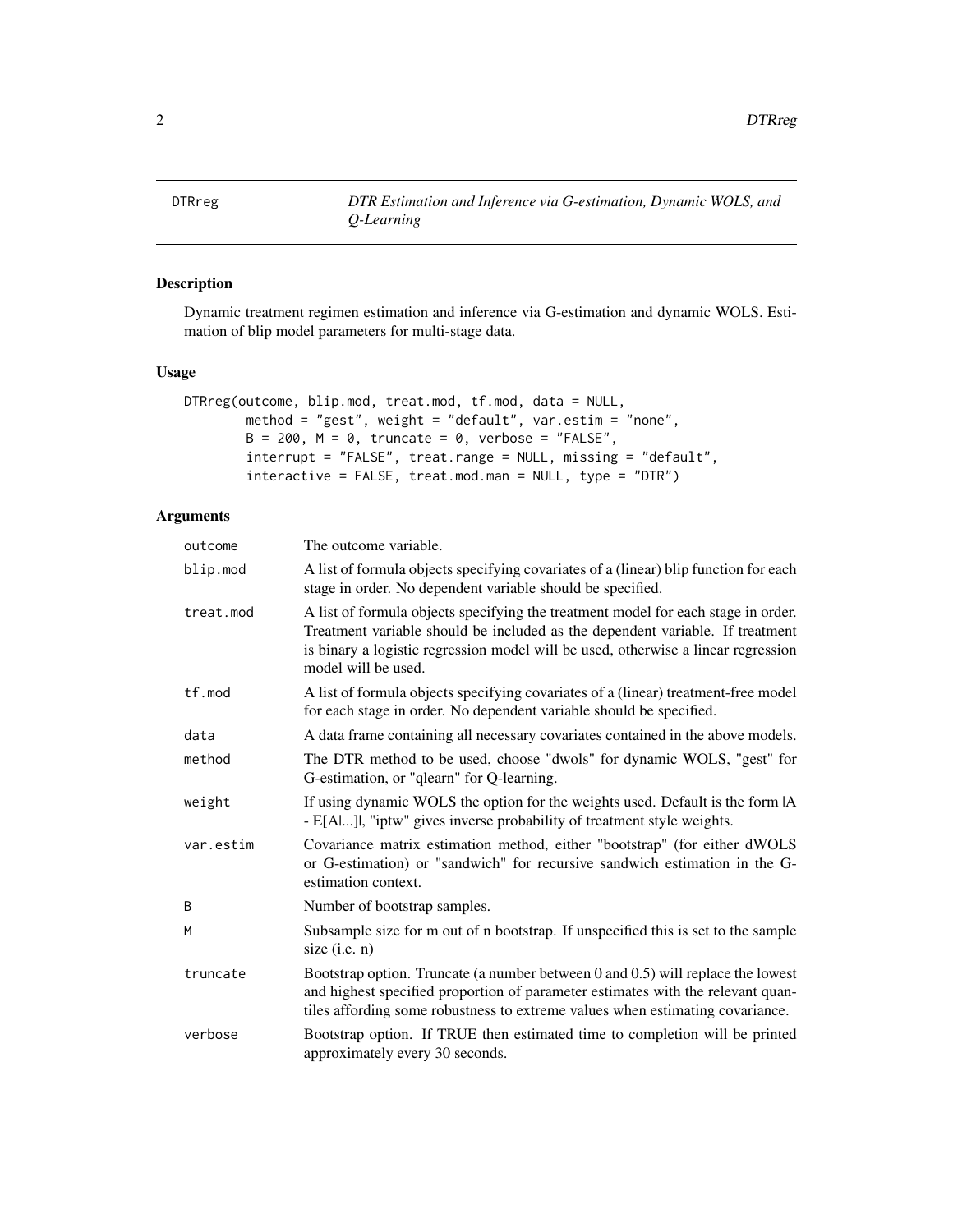#### DTRreg 3

| interrupt     | Bootstrap option. If TRUE then user will be given the option to abort if esti-<br>mated time to completion exceeds 10 minutes.                                                                                                                                                                                                                                                                                                                                                                                                                           |
|---------------|----------------------------------------------------------------------------------------------------------------------------------------------------------------------------------------------------------------------------------------------------------------------------------------------------------------------------------------------------------------------------------------------------------------------------------------------------------------------------------------------------------------------------------------------------------|
| treat.range   | For continuous treatments. Specify the maximum/minimum value that treat-<br>ments can be take. If unspecified then the minimum/maximum value of ob-<br>served treatments is used. If you wish to have unrestricted treatments set this<br>option to $c(-Inf,+Inf)$ .                                                                                                                                                                                                                                                                                     |
| missing       | If set to "icpw" and data are missing then inverse probability of censored weights<br>is used with the probability of censoring estimated via logistic regression on the<br>full covariate history up to that point.                                                                                                                                                                                                                                                                                                                                     |
| interactive   | If TRUE on-screen prompts will guide the user through the specification of blip,<br>treatment and treatment-free models.                                                                                                                                                                                                                                                                                                                                                                                                                                 |
| treat.mod.man | A list of vectors of known treatment weights can be specified to be used instead<br>of those estimated by the routine.                                                                                                                                                                                                                                                                                                                                                                                                                                   |
| type          | If specified as something other than "DTR", DTRreg will take an 'effect estima-<br>tion' (as opposed to a DTR estimation) approach, treating the observed outcome<br>as being equal to an outcome assuming no treatment is received at any stage,<br>plus a blip component at each stage. The main difference is that each stage's<br>pseudo-outcome is generated by subtracting a blip function, rather than adding<br>a regret function as in the DTR framework. Note that most of the DTR-specific<br>output will either be suppressed or irrelevant. |

# Details

DTRreg allows the estimation of optimal dynamic treatment regimens (DTRs, also known as adaptive treatment strategies) from multi-stage trials using G-estimation and dynamic weighted ordinary least squares (dWOLS). Both methods focus on estimating the parameters of the blip: a model of the difference in expected outcome under the observed treatment and some reference treatment (usually a control) at a given stage, assuming identical histories and optimal treatment thereafter. The reader is referred to Chakraborty and Moodie (2013) for a thorough introduction and review of DTR methods. The dWOLS method may be used to obtain parameter estimates identical to those from Q-learning (by setting method = "qlearn"). This option is intended primarily for exploratory purposes; the authors note that there is a dedicated R package for Q-learning (qLearn), although it is limited to the 2-stage setting.

Both of these methods require the specification of three models for each stage of the analysis: a treatment model (conditional mean of the treatment variable), a treatment-free model (conditional mean of outcome assuming only reference treatments are used), and a blip model. Only the blip model must be correctly specified (or over-specified), with consistent parameter estimates obtainable if at least one of the other two models is correctly specified. Note that all of these must be specified as lists of formula objects, even if only one stage of treatment is considered.

Note that as is conventional, it is assumed a larger value of the outcome is preferred (which can be easily achieved via transformation of your data if necessary).

When treatment is binary, if confidence intervals are computed (via specification of var.estim other than 'none'), then DTRreg will calculate the proportion of subjects at each stage for whom optimal treatment is non-unique. If this proportion exceeds 0.05 a non-regularity warning will be displayed, along with the proportion of subjects for whom this is the case. Note that this warning is only displayed if a variance estimation option is selected.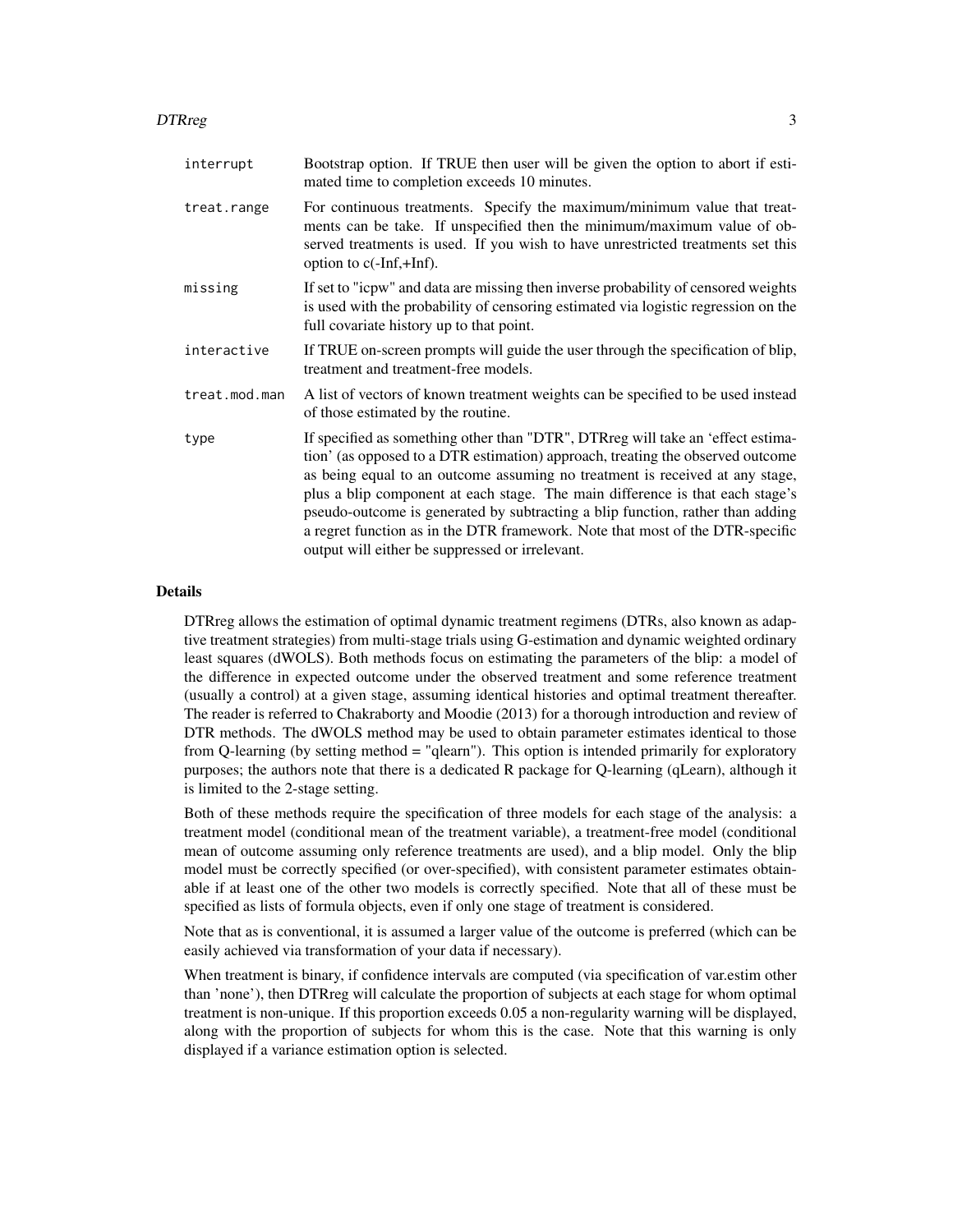An object of class DTR, a list including elements

| psi       | Blip parameter estimates for each stage of treatment.                                                 |
|-----------|-------------------------------------------------------------------------------------------------------|
| opt.treat | Optimal treatment decisions for each subject at each stage of treatment.                              |
| covmat    | Covariance matrix of blip parameter estimates.                                                        |
| regret    | Estimates of the regret for each subject based on observed treatment and blip<br>parameter estimates. |
| beta      | Treatment-free model parameter estimates (note that these may not be consis-<br>tent).                |
| opt.Y     | Predicted optimal outcome under recommended regimen.                                                  |
| nonreg    | Non-regularity estimates.                                                                             |

The functions coef, predict and confint may be used with such model objects. The first two have specific help files for their implementation, while confint is used in the same way as the standard confint command, with the exception of the parm option, which is not available.

#### Author(s)

Michael Wallace

### References

Chakraborty, B., Moodie, E. E. M. (2013) *Statistical Methods for Dynamic Treatment Regimes*. New York: Springer.

Robins, J. M. (2004) *Optimal structural nested models for optimal sequential decisions*. In Proceedings of the Second Seattle Symposium on Biostatistics, D. Y. Lin and P. J. Heagerty (eds), 189–326. New York: Springer.

Wallace, M. P., Moodie, E. M. (2015) Doubly-Robust Dynamic Treatment Regimen Estimation Via Weighted Least Squares. *Biometrics* 71(3), 636–644 (doi:10.1111/biom.12306.)

#### Examples

```
##################
# example single run of a 2-stage g-estimation analysis
set.seed(1)
# expit function
expit <- function(x) {1 / (1 + \exp(-x))}
# sample size
n <- 10000
# variables (X = patient information, A = treatment)
X1 \leftarrow \text{rnorm}(n)A1 <- rbinom(n, 1, expit(X1))
X2 \leq -\text{rnorm}(n)A2 \leftarrow rbinom(n, 1, expit(X2))
# blip functions
gamma1 <- A1 * (1 + X1)
gamma2 <- A2 * (1 + X2)
```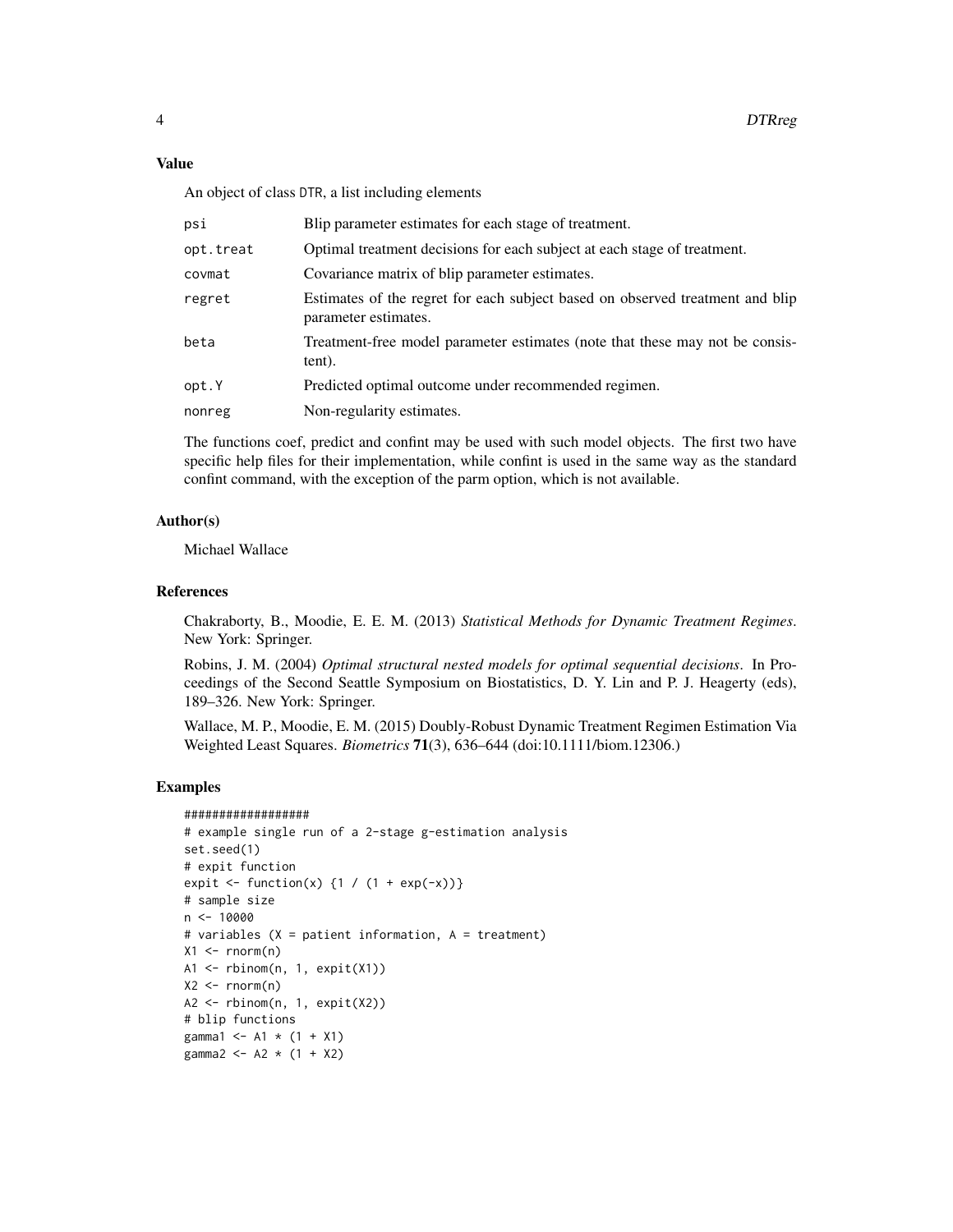<span id="page-4-0"></span>plot 5

```
# observed outcome: treatment-free outcome plus blip functions
Y \leq - \exp(X1) + \exp(X2) + \text{gamma1} + \text{gamma2} + \text{gamma2} + \text{norm(n)}# models to be passed to DTRreg
# blip model
blip.mod <- list(~X1, ~X2)
# treatment model (correctly specified)
treat.mod <- list(A1~X1, A2~X2)
# treatment-free model (incorrectly specified)
tf.mod <- list(~X1, ~X2)
# perform G-estimation
mod1 <- DTRreg(Y, blip.mod, treat.mod, tf.mod, method = "gest")
mod1
##################
```
plot *Diagnostic Plots for DTR Estimation*

#### Description

Diagnostic plots for assessment of treatment, treatment-free and blip models following DTR estimation using DTRreg.

#### Usage

## S3 method for class 'DTRreg'  $plot(x, \ldots)$ 

#### Arguments

|   | A model object generated by the function DTRreg.              |
|---|---------------------------------------------------------------|
| . | Space for additional arguments (not currently used by DTRreg) |

### Details

DTR estimation using G-estimation and dWOLS requires the specification of three models: the treatment, treatment-free and blip. The treatment model may be assessed via standard diagnostics, whereas the treatment-free and blip models may be simultaneously assessed using diagnostic plots introduced by Rich et al. The plot() function first presents diagnostic plots that assess the latter, plotting fitted values against residuals and covariates following DTR estimation. If there is any evidence of a relationship between the variables in these plots, this is evidence that at least one of the blip or treatment-free models is mis-specified.

Following these plots, the plot() function will present standard diagnostic plots for the treatment model. These are produced directly by the standard plot() command applied to the models that were fit. For example, if treatment is binary, the resulting plots are the same as those that are generated by the plot() command applied to a glm object for logistic regression.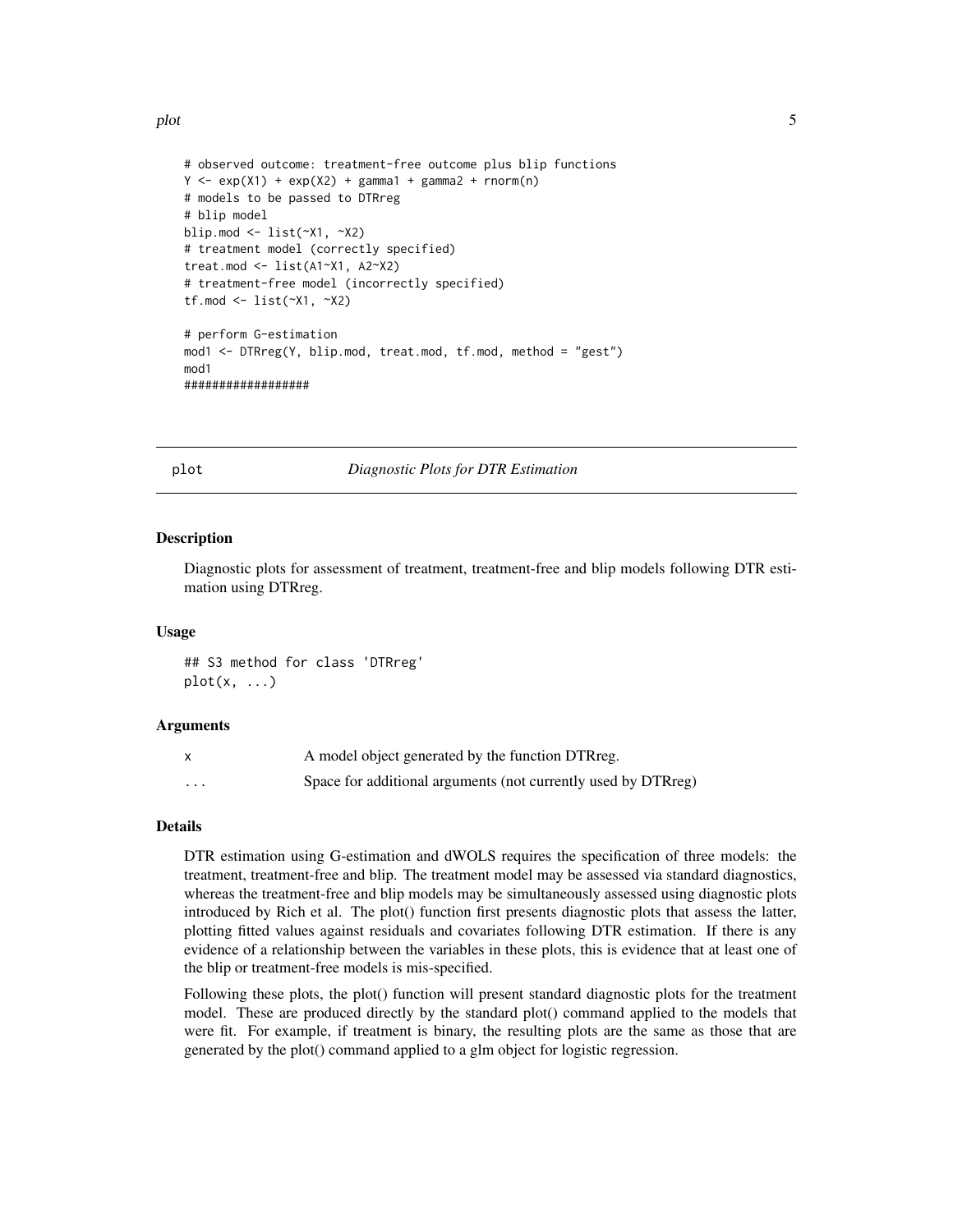#### Author(s)

Michael Wallace

#### References

Chakraborty, B., Moodie, E. E. M. (2013) *Statistical Methods for Dynamic Treatment Regimes*. New York: Springer.

Rich B., Moodie E. E. M., Stephens D. A., Platt R. W. (2010) Model Checking with Residuals for G-estimation of Optimal Dynamic Treatment Regimes. *International Journal of Biostatistics* 6(2), Article 12.

Robins, J. M. (2004) *Optimal structural nested models for optimal sequential decisions*. In Proceedings of the Second Seattle Symposium on Biostatistics, D. Y. Lin and P. J. Heagerty (eds), 189–326. New York: Springer.

Wallace, M. P., Moodie, E. M. (2015) Doubly-Robust Dynamic Treatment Regimen Estimation Via Weighted Least Squares. *Biometrics* 71(3), 636–644 (doi:10.1111/biom.12306.)

#### Examples

```
##################
```

```
# example single run of a 2-stage g-estimation analysis
set.seed(1)
# expit function
expit \leftarrow function(x) {1 / (1 + exp(-x))}
# sample size
n < -10000# variables (X = patient information, A = treatment)
X1 \leftarrow \text{rnorm}(n)A1 <- rbinom(n, 1, expit(X1))
X2 \le - rnorm(n)A2 <- rbinom(n, 1, expit(X2))
# blip functions
gamma1 <- A1 * (1 + X1)gamma2 <- A2 * (1 + X2)# observed outcome: treatment-free outcome plus blip functions
Y \le - \exp(X1) + \exp(X2) + \text{gamma1} + \text{gamma2} + \text{gamma2}# models to be passed to DTRreg
# blip model
blip.mod <- list(~X1, ~X2)
# treatment model (correctly specified)
treat.mod <- list(A1~X1, A2~X2)
# treatment-free model (incorrectly specified)
tf.mod \le list(\simX1, \simX2)
# perform G-estimation
mod1 <- DTRreg(Y, blip.mod, treat.mod, tf.mod, method = "gest")
# model diagnostics: note treatment-free model is mis-specified
plot(mod1)
##################
```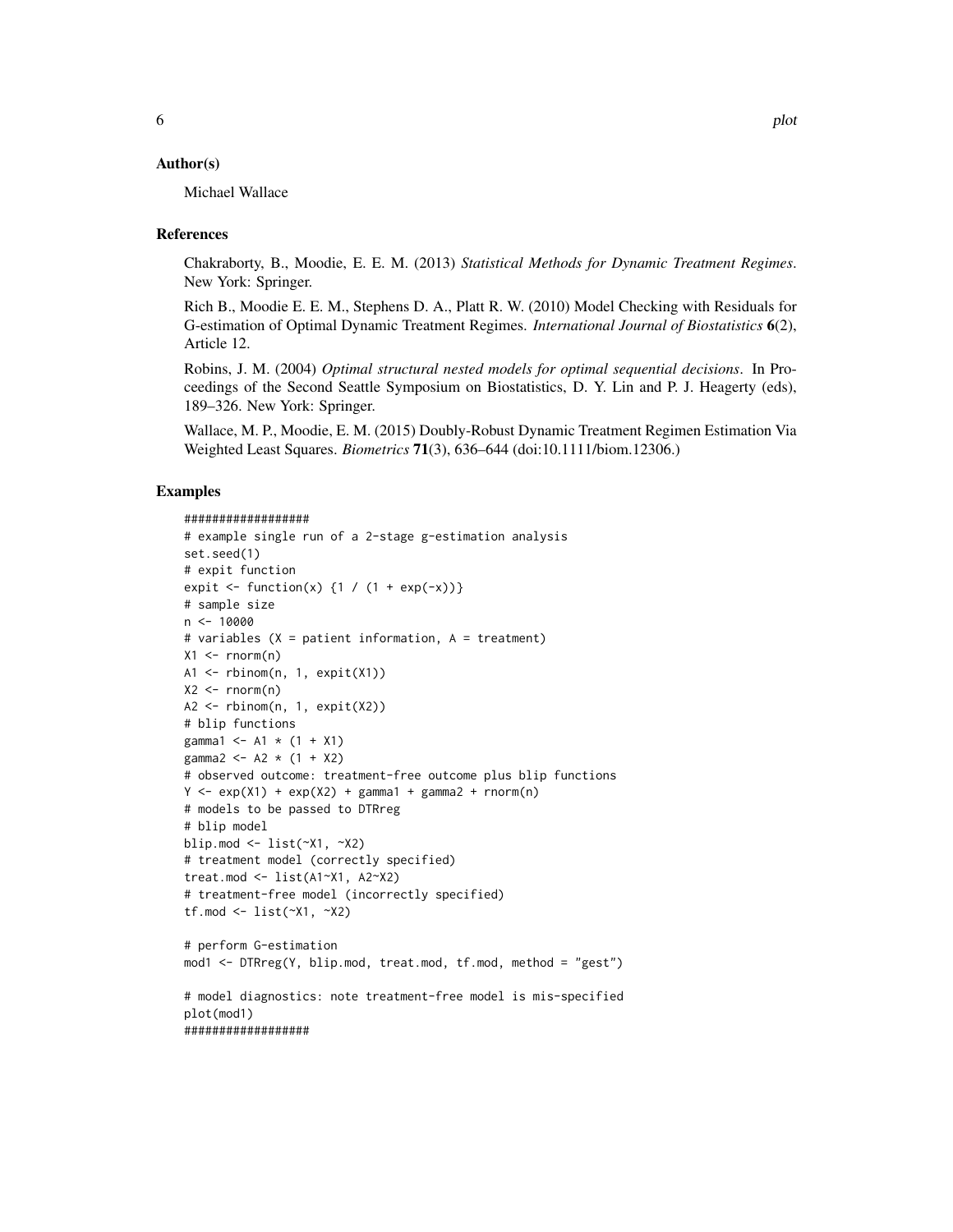<span id="page-6-0"></span>

# Description

Predicted outcome assuming optimal treatment (according to analysis via G-estimation or dWOLS) was followed. Assumes blip and treatment-free models correctly specified.

#### Usage

## S3 method for class 'DTRreg' predict(object, newdata, treat.range = NULL, ...)

# Arguments

| object      | A model object generated by the function DTRreg.                                                                                                                                                                                                                                                                                                                                                                                                  |
|-------------|---------------------------------------------------------------------------------------------------------------------------------------------------------------------------------------------------------------------------------------------------------------------------------------------------------------------------------------------------------------------------------------------------------------------------------------------------|
| newdata     | A dataset (usually the data analyzed by DTRreg for which predicted outcomes<br>are desired. If a new dataset is provided, variable names should correspond to<br>those presented to DTRreg                                                                                                                                                                                                                                                        |
| treat.range | If treatment is continuous (rather than binary), a list of vectors of the form<br>$c(\text{min,max})$ which specify the minimum and maximum value the treatment may<br>take. If unspecified, this will be inferred from the treat range provided with use<br>of the original DTRreg command. As such, if no treatment range was specified<br>there either, treat.range will be the minimum and maximum observed treatment<br>value at each stage. |
| $\cdots$    | Space for additional arguments (not currently used by DTRreg)                                                                                                                                                                                                                                                                                                                                                                                     |

# Details

This function may be used in a similar fashion to more traditional modelling commands (such as lm). Users are referred to the primary DTRreg help command (and associated literature) for information concerning model specification. In particular, we note that the predict function assumes that the treatment-free model has been correctly specified, as the treatment-free parameters are used in the prediction process.

#### Value

An n x 1 matrix of predicted outcome values.

# Author(s)

Michael Wallace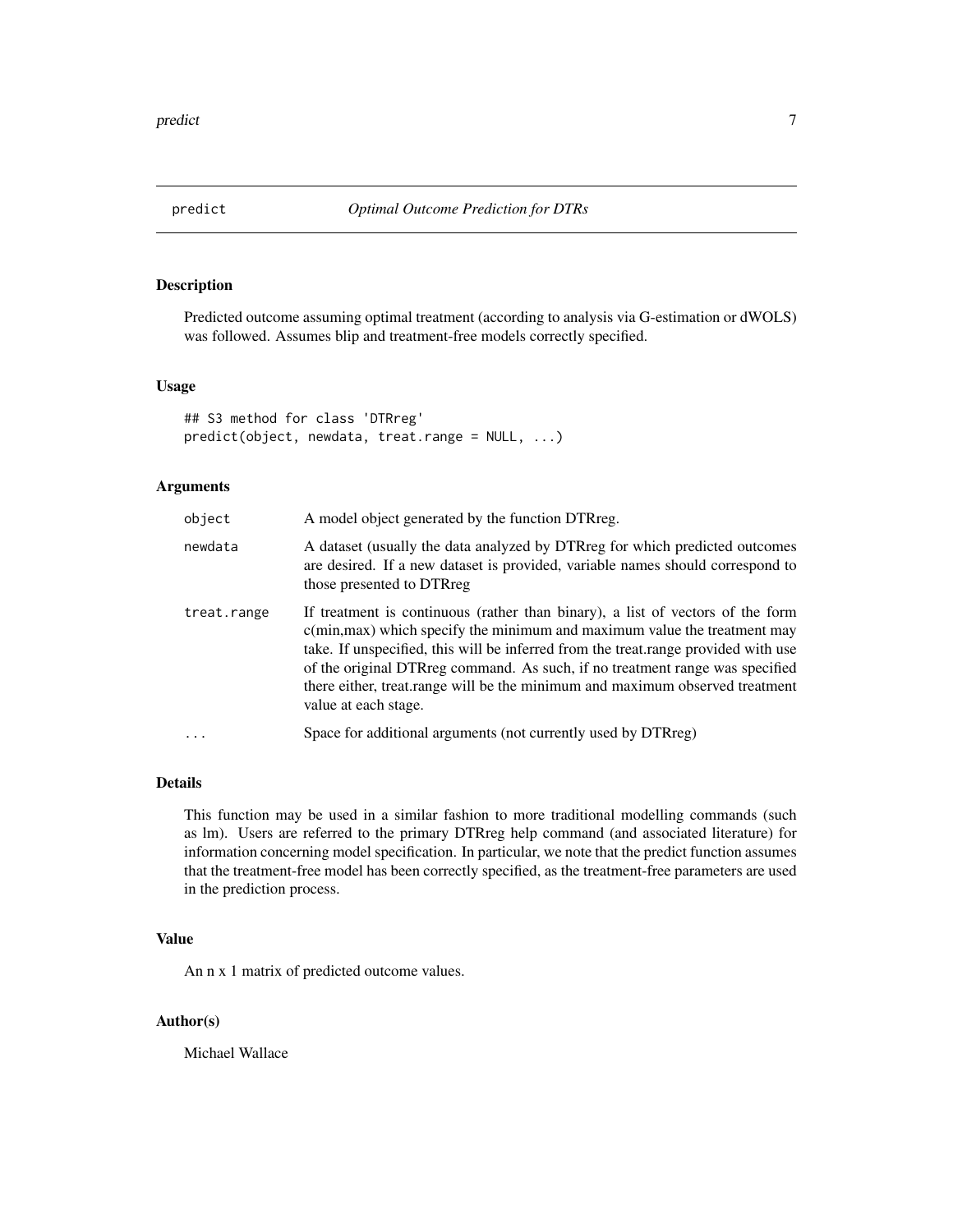#### References

Chakraborty, B., Moodie, E. E. M. (2013) *Statistical Methods for Dynamic Treatment Regimes*. New York: Springer.

Robins, J. M. (2004) *Optimal structural nested models for optimal sequential decisions*. In Proceedings of the Second Seattle Symposium on Biostatistics, D. Y. Lin and P. J. Heagerty (eds), 189–326. New York: Springer.

Wallace, M. P., Moodie, E. M. (2015) Doubly-Robust Dynamic Treatment Regimen Estimation Via Weighted Least Squares. *Biometrics* 71(3), 636–644 (doi:10.1111/biom.12306.)

# Examples

```
##################
# example single run of a 2-stage g-estimation analysis
set.seed(1)
# expit function
expit \leftarrow function(x) {1 / (1 + exp(-x))}
# sample size
n < - 10000# variables (X = patient information, A = treatment)
X1 \leq -\text{rnorm}(n)A1 <- rbinom(n, 1, expit(X1))
X2 \leq -rnorm(n)A2 <- rbinom(n, 1, expit(X2))
# blip functions
gamma1 <- A1 * (1 + X1)gamma2 <- A2 * (1 + X2)# observed outcome: treatment-free outcome plus blip functions
Y \le - \exp(X1) + \exp(X2) + \text{gamma1} + \text{gamma2} + \text{norm(n)}# models to be passed to DTRreg
# blip model
blip.mod <- list(~X1, ~X2)
# treatment model (correctly specified)
treat.mod \le list(A1~X1, A2~X2)
# treatment-free model (incorrectly specified)
tf.mod <- list(~X1, ~X2)
# perform G-estimation
mod1 <- DTRreg(Y, blip.mod, treat.mod, tf.mod, method = "gest")
# predicted Y for optimal treatment
dat <- data.frame(X1,X2,A1,A2)
predict(mod1, newdata = dat)
##################
```